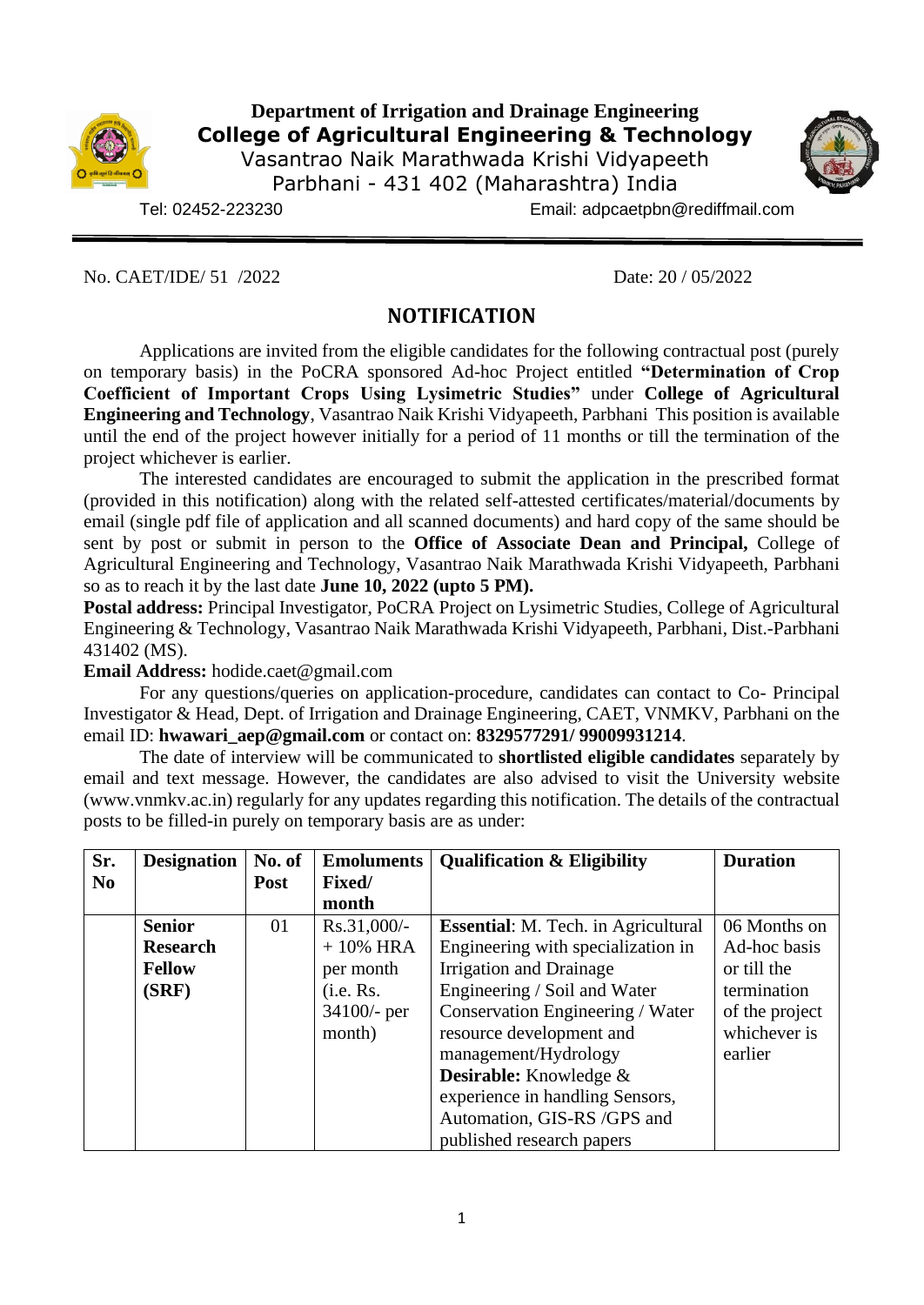**Age limit:** Not more than 38 years as on date of Advertisement (Relaxable to category candidates as per Government rules)

#### **Terms and conditions**

- 1. It is the responsibility of the candidate to submit the application and to attend the in-person interview on scheduled date and time as communicated by email/text message.
- 2. The above positions are purely on a temporary basis for the specified period stated in this notification. The candidate is subjected to termination on the expiry of the period, or the project '**Determination of Crop Coefficients for major Crops by Lysimetric Studies'.**
- 3. Selected candidates will not be entitled to claim for regular appointments/absorption or otherwise against any regular post under VNMKV Parbhani or in PoCRA Govt. of Maharashtra. Nonmaintenance of the discipline and failure to perform the assigned duties will make the candidate liable for termination during the appointment period.
- 4. Candidates should submit their complete bio-data, duly self-attested copies of certificates, mark sheets, reprints of research papers published (if any), experience certificate (if any) and no objection certificate from the employer in case of currently employed.
- 5. Canvassing in any form will disqualify the candidature.
- 6. No TA/DA and accommodation will be provided for attending the interview.
- 7. The incumbents shall have to join assignment within seven days from the date of issue of the order, failing which the order shall be treated as cancelled. They shall have to produce all relevant certificates in original to the concerned officer for verification at the time of interview.
- 8. The SRF and Field Assistant will not be entitled for any regular leave. They are full time worker and are required to adhere to the administrative, financial and disciplinary regulations of the University; hence regular attendance of the SRF and Field Assistant will be maintained by keeping an attendance register.
- 9. If the incumbent leaves his/her assignment or remain absent without permission, he/she will stand terminated from the date of his/her absence. The incumbents shall be liable for discontinuation at any time without any notice on account of unsatisfactory work, guilty of gross negligence in his/her duties or of grave misconduct or indiscipline or on any other valid ground.
- 10. SRF and Field Assistant will not leave the project in the middle of his/her tenure. However, if he/she intends to do so he/she has to give one month notice in writing in advance or remit the amount of one month's salary. Alternatively, Lysimetric Studies Project, VNMKV Parbhani can terminate their services.
- 11. The incumbents will have to work anywhere in the jurisdiction of VNMKV as and when the need arises.
- 12. The notification does not mean that all the posts will be necessarily filled. The discretionary power will rest with the Selection Committee constituted for the purpose.
- 13. The selection committee will interview only eligible shortlisted candidates.
- 14. The decision of PI of the Project will be final and binding in all respects.
- 15. The incumbents will have to execute the undertaking on bond paper of Rs. 100/- stating the terms and conditions are acceptable to him/her and will abide by the same as per the format provided.

Nul

 **Principal Investigator & Associate Dean and Principal**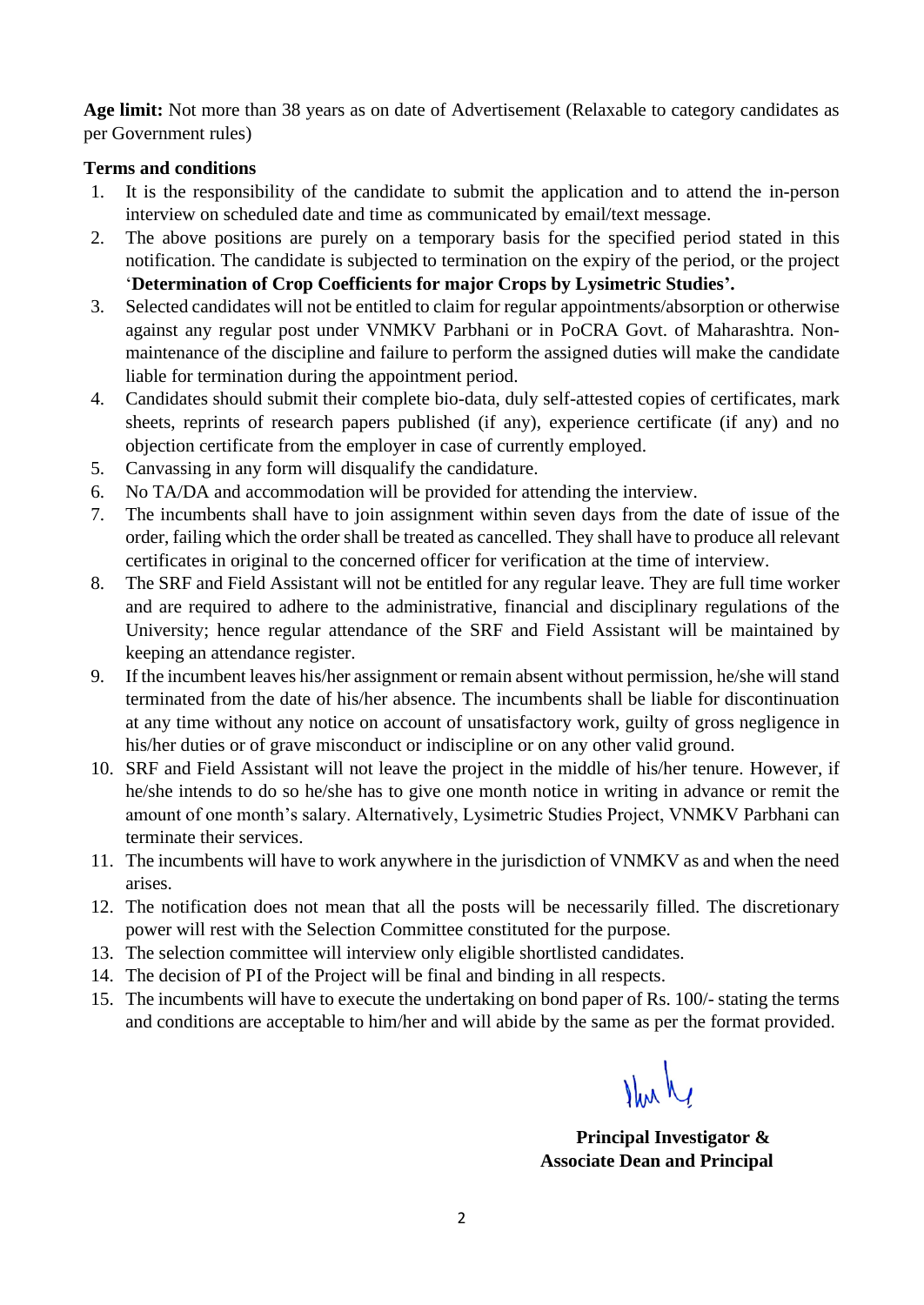### **Copy submitted for favour of information to:**

- 1. Project Director, PoCRA, 30 Arcade, World Trade Centre, Cuffe Parade, Mumbai-400005.
- 2. Director of Research, VNMKV Parbhani/ MPKV Rahuri/ Dr. PDKV Akola/ Dr.BSKKV Dapoli
- 3. Director of Instruction & Dean F/A, VNMKV Parbhani / MPKV Rahuri/ Dr. PDKV Akola / Dr. BSKKV Dapoli
- 4. Director of Extension Education, VNMKV Parbhani/ MPKV Rahuri/ Dr. PDKV Akola/ Dr. BSKKV Dapoli
- 5. Dean/ Associate Dean (Agril. Engg.), VNMKV Parbhani / MPKV Rahuri/ Dr. PDKV Akola/ Dr. BSKKV Dapoli
- 6. Comptroller, VNMKV Parbhani
- 7. Registrar, VNMKV Parbhani
- 8. All Heads College of Agriculture / College of Agricultural Engineering VNMKV Parbhani
- 9. PA to Hon'ble Vice-Chancellor, VNMKV Parbhani

### **Copy to:**

- 1. DDO, College of Agricultural Engineering & Technology, VNMKV Parbhani
- 2. Principal Investigator, Lysimetric Project Dr ASCAE, MPKV Rahuri / CAET, Dr PDKV Akola with a request to give wide publicity to this notification.
- 3. In-charge Computer Centre, VNMKV Parbhani with a request to upload this notification on University web site for wide publicity.
- 4. Notice Board Library/ CAET, VNMKV Parbhani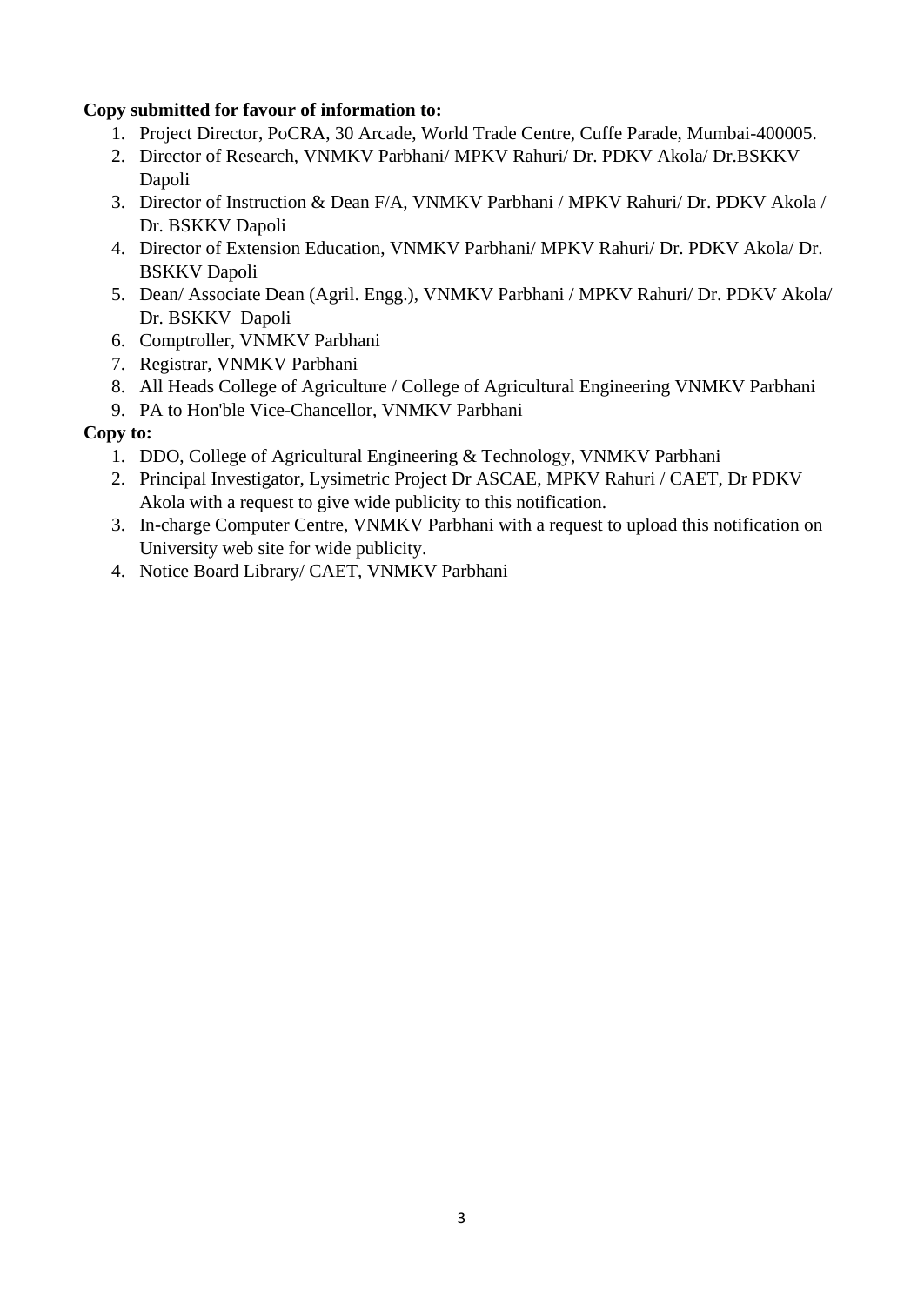# **APPLICATION FORM FOR SRF**

Affix here Latest Passport size Photograph

| 1.  | Name of the Candidate (In block letters)                                                            |                               |  |                          |                                 |                                  |                                   |  |
|-----|-----------------------------------------------------------------------------------------------------|-------------------------------|--|--------------------------|---------------------------------|----------------------------------|-----------------------------------|--|
| 2.  | Name of Post applied for                                                                            |                               |  |                          |                                 |                                  |                                   |  |
| 3.  | <b>Advertisement No. &amp; Date</b>                                                                 |                               |  |                          |                                 |                                  |                                   |  |
| 4.  | a. Date of Birth (In figures)                                                                       |                               |  | Years                    |                                 | Month                            | Days                              |  |
|     | <b>b.Date of Birth (in words)</b>                                                                   |                               |  |                          |                                 |                                  |                                   |  |
| 5.  | Age as on last date of application<br>$($ on 10-06-2022)                                            |                               |  | Years                    |                                 | Month                            | Days                              |  |
| 6.  | <b>Father's Name</b>                                                                                |                               |  |                          |                                 |                                  |                                   |  |
| 7.  | <b>Marital Status</b>                                                                               |                               |  |                          |                                 |                                  |                                   |  |
| 8.  | Gender                                                                                              |                               |  |                          |                                 |                                  |                                   |  |
| 9.  | <b>Nationality &amp; Religion</b>                                                                   |                               |  |                          |                                 |                                  |                                   |  |
| 10. | <b>Category and Caste</b>                                                                           |                               |  |                          |                                 |                                  |                                   |  |
|     | SC/ST/VJ/NT/OBC/SBC/OPEN                                                                            |                               |  |                          |                                 |                                  |                                   |  |
| 11. | <b>Mobile No.</b>                                                                                   |                               |  |                          |                                 |                                  |                                   |  |
|     | E-mail:                                                                                             |                               |  |                          |                                 |                                  |                                   |  |
| 12. | <b>Postal Address for Correspondence with</b><br><b>Pin Code</b>                                    |                               |  |                          |                                 |                                  |                                   |  |
| 13  | <b>Permanent Address with Pin Code</b>                                                              |                               |  |                          |                                 |                                  |                                   |  |
| 14  | Education Qualification (10 <sup>th</sup> Onwards and additional certificate course/diploma/degree) |                               |  |                          |                                 |                                  |                                   |  |
|     | <b>Examination</b><br>or Degree                                                                     | Name of<br><b>Univ./Board</b> |  | <b>Class or Division</b> | $%$ of<br>marks/<br><b>CGPA</b> | <b>Year of</b><br><b>Passing</b> | Subject/<br><b>Specialization</b> |  |
|     |                                                                                                     |                               |  |                          |                                 |                                  |                                   |  |
|     |                                                                                                     |                               |  |                          |                                 |                                  |                                   |  |
|     |                                                                                                     |                               |  |                          |                                 |                                  |                                   |  |
|     |                                                                                                     |                               |  |                          |                                 |                                  |                                   |  |
|     |                                                                                                     |                               |  |                          |                                 |                                  |                                   |  |
|     |                                                                                                     |                               |  |                          |                                 |                                  |                                   |  |
|     |                                                                                                     |                               |  |                          |                                 |                                  |                                   |  |

*Continued*